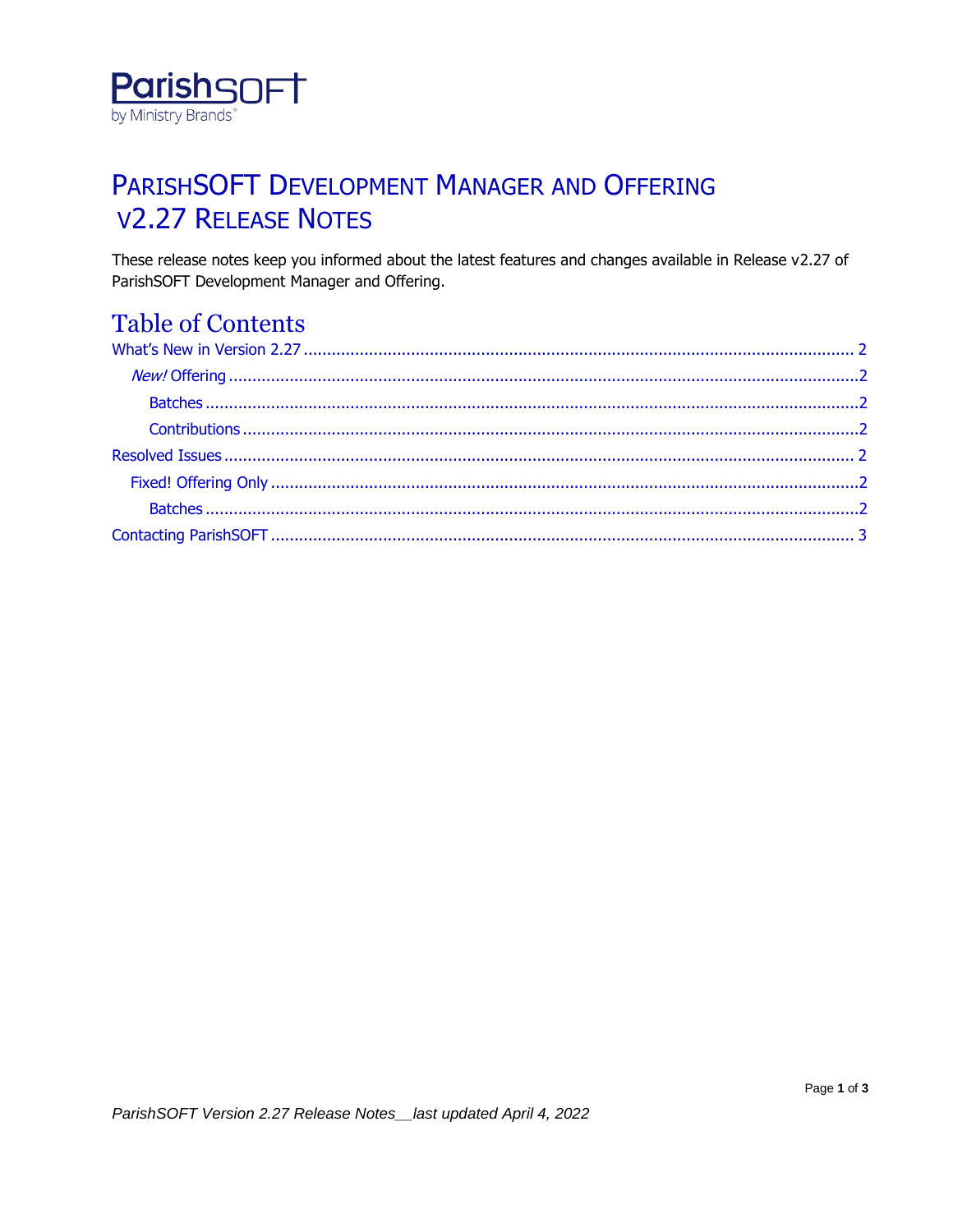<span id="page-1-0"></span>

## <span id="page-1-1"></span>*New!* Offering

## <span id="page-1-2"></span>**Batches**

### Envelope Number Replaces FamilyID As Default Search Parameter for Donor Searches

Per customer request, we modified the donor search function so that it now uses the envelope number instead of the **Family ID** as the default search parameter.

### Env # Field Replaces Family/Member ID in Batch Posting of Pledges

When posting pledges in a batch, users will now see the donor's envelope number as the identifier instead of the **Member ID** or **Family ID.**

### Pledges

### Envelope Number Replaces the Member/Family ID in Pledge Details

Per customer request, we updated **Pledge Details** so that donors are now identified by envelope number instead of by **Member ID** or **Family ID**.

### <span id="page-1-3"></span>**Contributions**

### Envelope Number Replaces the Member/Family ID in Contribution Details

Per customer request, we updated **Contribution Details** so that donors are now identified by envelope number instead of by **Member ID** or **Family ID**.

## <span id="page-1-4"></span>Resolved Issues

## <span id="page-1-5"></span>Fixed! Offering Only

### <span id="page-1-6"></span>Batches

### Fixed: Batch Postings List Report Shows Wrong Envelope Number for Closed Batches

Previously for Closed batches, the **Batch Postings List** report showed the envelope number assigned by the owner organization instead of the number assigned by the organization creating the report. We fixed this issue. For all batch statuses, the envelope number shown in the report is the one assigned to a family by the organization generating the report.